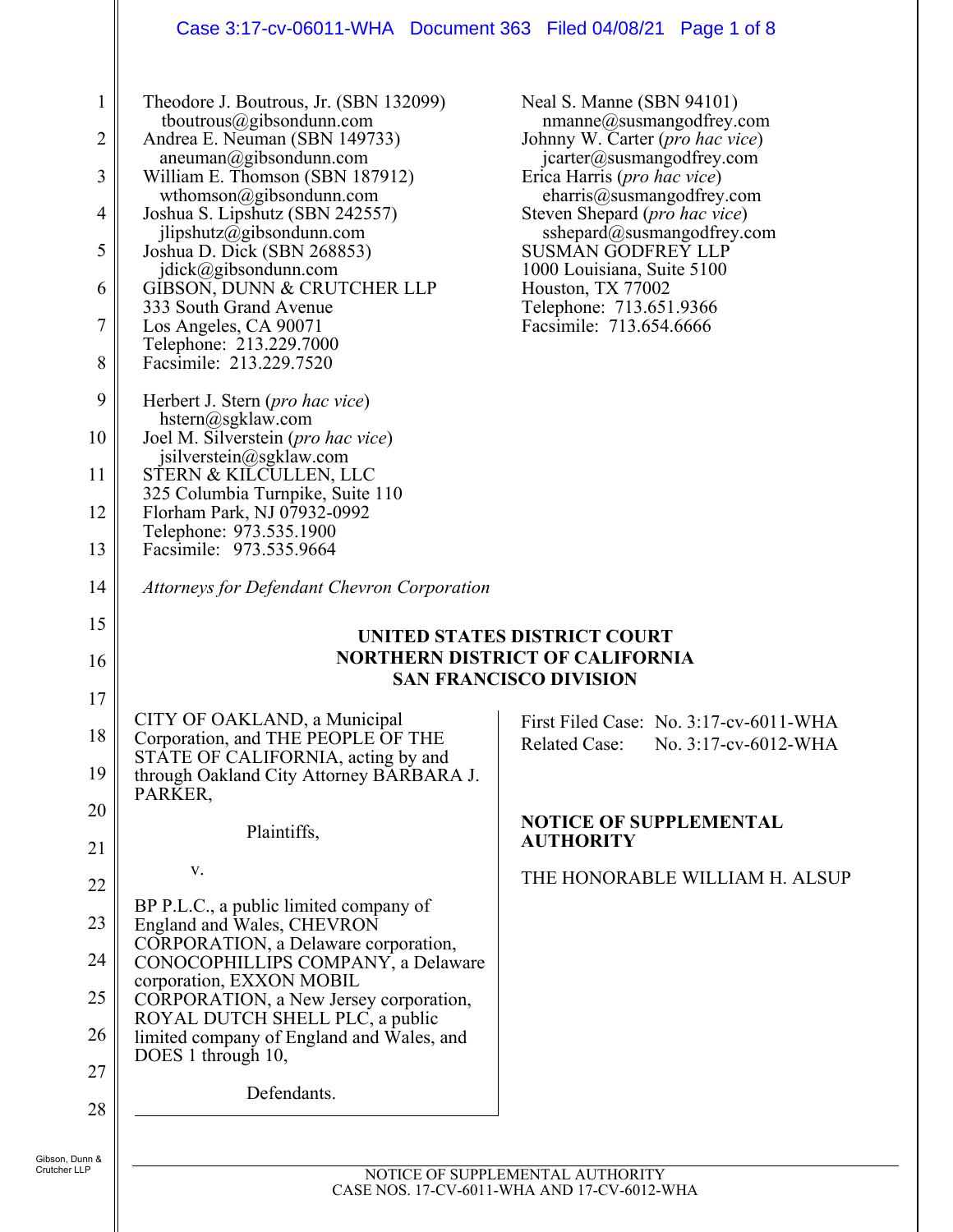|                                                                                    | Case 3:17-cv-06011-WHA Document 363 Filed 04/08/21 Page 2 of 8                                                                                                                                                                                                                                                                                                                              |           |  |
|------------------------------------------------------------------------------------|---------------------------------------------------------------------------------------------------------------------------------------------------------------------------------------------------------------------------------------------------------------------------------------------------------------------------------------------------------------------------------------------|-----------|--|
| $\mathbf{1}$<br>$\overline{2}$<br>3<br>$\overline{4}$<br>5<br>6<br>$\tau$<br>$8\,$ | <b>CITY AND COUNTY OF SAN</b><br>FRANCISCO, a Municipal Corporation, and<br>THE PEOPLE OF THE STATE OF<br>CALIFORNIA, acting by and through the San<br>Francisco City Attorney DENNIS J.<br>HERRERA,<br>Plaintiffs,<br>$\mathbf{V}$ .<br>BP P.L.C., a public limited company of<br>England and Wales, CHEVRON<br>CORPORATION, a Delaware corporation,<br>CONOCOPHILLIPS COMPANY, a Delaware |           |  |
| 9<br>10                                                                            | corporation, EXXON MOBIL<br>CORPORATION, a New Jersey corporation,<br>ROYAL DUTCH SHELL PLC, a public<br>limited company of England and Wales, and<br>DOES 1 through 10,                                                                                                                                                                                                                    |           |  |
| 11                                                                                 | Defendants.                                                                                                                                                                                                                                                                                                                                                                                 |           |  |
| 12<br>13                                                                           |                                                                                                                                                                                                                                                                                                                                                                                             |           |  |
| 14                                                                                 |                                                                                                                                                                                                                                                                                                                                                                                             |           |  |
| 15                                                                                 |                                                                                                                                                                                                                                                                                                                                                                                             |           |  |
| 16                                                                                 |                                                                                                                                                                                                                                                                                                                                                                                             |           |  |
|                                                                                    |                                                                                                                                                                                                                                                                                                                                                                                             |           |  |
| 17<br>18                                                                           |                                                                                                                                                                                                                                                                                                                                                                                             |           |  |
| 19                                                                                 |                                                                                                                                                                                                                                                                                                                                                                                             |           |  |
| 20                                                                                 |                                                                                                                                                                                                                                                                                                                                                                                             |           |  |
| 21                                                                                 |                                                                                                                                                                                                                                                                                                                                                                                             |           |  |
| 22                                                                                 |                                                                                                                                                                                                                                                                                                                                                                                             |           |  |
| 23                                                                                 |                                                                                                                                                                                                                                                                                                                                                                                             |           |  |
| 24                                                                                 |                                                                                                                                                                                                                                                                                                                                                                                             |           |  |
| 25                                                                                 |                                                                                                                                                                                                                                                                                                                                                                                             |           |  |
| 26                                                                                 |                                                                                                                                                                                                                                                                                                                                                                                             |           |  |
| 27                                                                                 |                                                                                                                                                                                                                                                                                                                                                                                             |           |  |
| 28                                                                                 |                                                                                                                                                                                                                                                                                                                                                                                             |           |  |
|                                                                                    |                                                                                                                                                                                                                                                                                                                                                                                             |           |  |
| Gibson, Dunn &<br>Crutcher LLP                                                     | NOTICE OF SUPPLEMENTA                                                                                                                                                                                                                                                                                                                                                                       | AUTHORITY |  |

 $\mathbf l$ Ι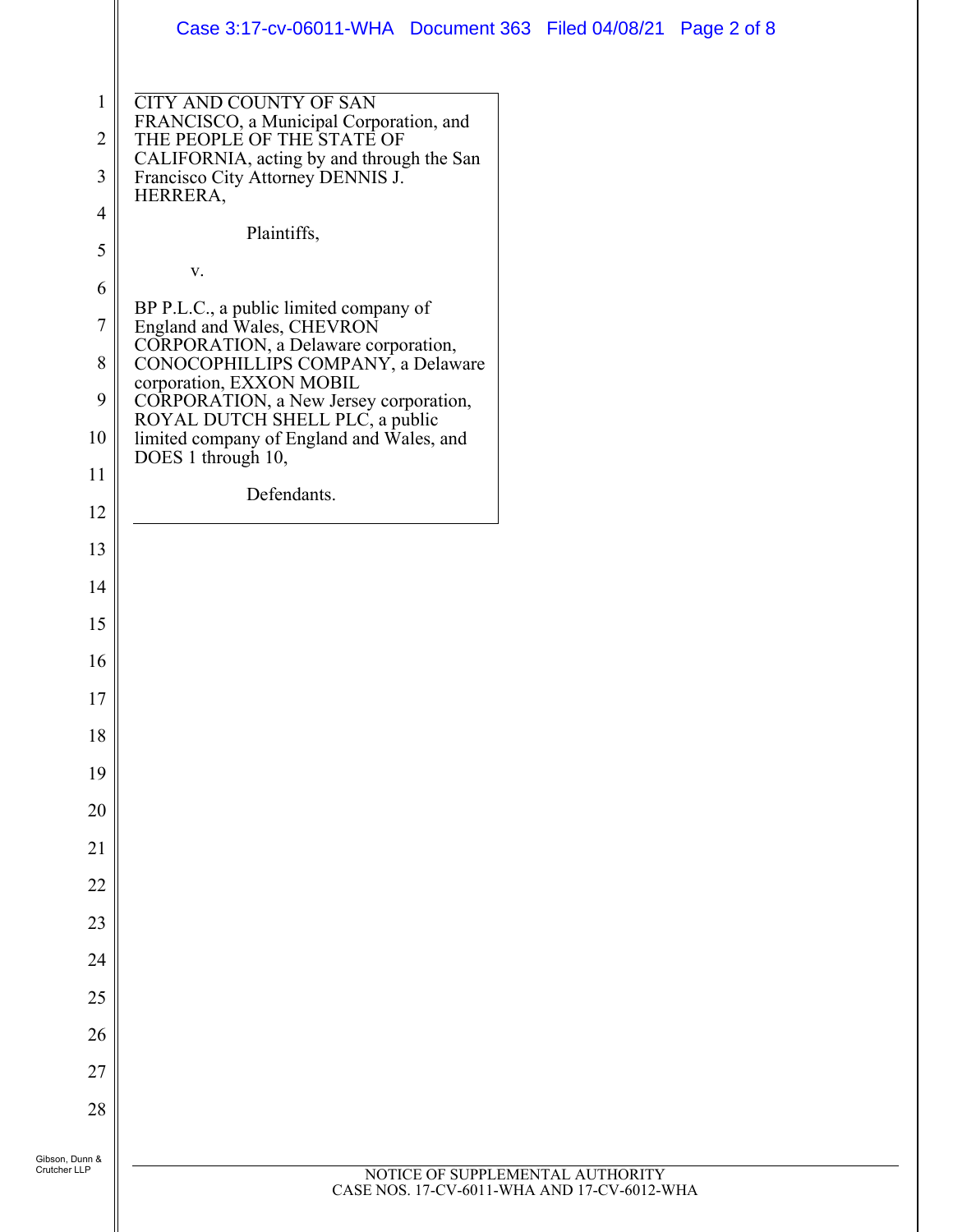Defendants write to inform the Court of the Second Circuit's decision in *City of New York v. Chevron Corp., et al.*, \_\_ F.3d \_\_, 2021 WL 1216541 (2d Cir. Apr. 1, 2021), which affirms—on the same reasoning adopted by this Court in its orders denying remand and dismissing on the merits—the dismissal of an action that, like this one, sought to hold energy producers liable for climate changerelated harms under state tort law. In doing so, the Second Circuit specifically held that the plaintiff engaged in "artful pleading" by attempting to "transform the City's Complaint into anything other than a suit over global greenhouse gas emissions." *Id.* at \* 5. That decision is relevant to this case for two reasons.<sup>1</sup>

9 10 11 12 13 14 15 16 17 18 19 20 21 *First*, *City of New York* increases the likelihood that the Supreme Court will grant Defendants' certiorari petition in this case. *See Chevron Corp., et al. v. City of Oakland*, No. 20-1089 (U.S.). This Court previously denied Plaintiffs' motion to remand, finding that removal was proper under the Court's federal-question jurisdiction because Plaintiffs' claims, despite being pleaded under state law, necessarily "arise under" federal common law. *See California v. BP P.L.C.*, 2018 WL 1064293, at \*3 (N.D. Cal. Feb. 27, 2018) ("Order Denying Remand") ("Taking the complaints at face value, the scope of the worldwide predicament demands the most comprehensive view available, which in our American court system means our federal courts and our federal common law."). The Ninth Circuit reversed, reasoning that Plaintiffs' decision to plead their claims under state law was dispositive of this Court's jurisdiction. *See City of Oakland v. BP PLC*, 969 F.3d 895, 906, 908 (9th Cir. 2020) (holding that "the district court lacked federal-question jurisdiction unless one of the two exceptions to the well-pleaded-complaint rule applies," and that "neither exception to the well-pleaded-complaint rule applies to the Cities' original complaints").

The Second Circuit, however, adopted the approach taken by this Court—and even directly cited this Court's order. *See City of New York*, 2021 WL 1216541, at \*14 (citing Order Denying Remand). In particular, the Second Circuit followed the two-step framework advocated by Defendants here by first evaluating whether federal or state law governed the plaintiff's claims (answer: federal), and only then considering whether the plaintiff had a valid claim under that law (answer: no). *See id.*

26 27

 $\overline{a}$ 

28

22

23

24

25

1

2

3

4

5

6

7

8

Gibson, Dunn & Crutcher LLP

<sup>1</sup> This Court has already found that several Defendants are not subject to personal jurisdiction. This is submitted subject to, and without waiver of, that jurisdictional finding.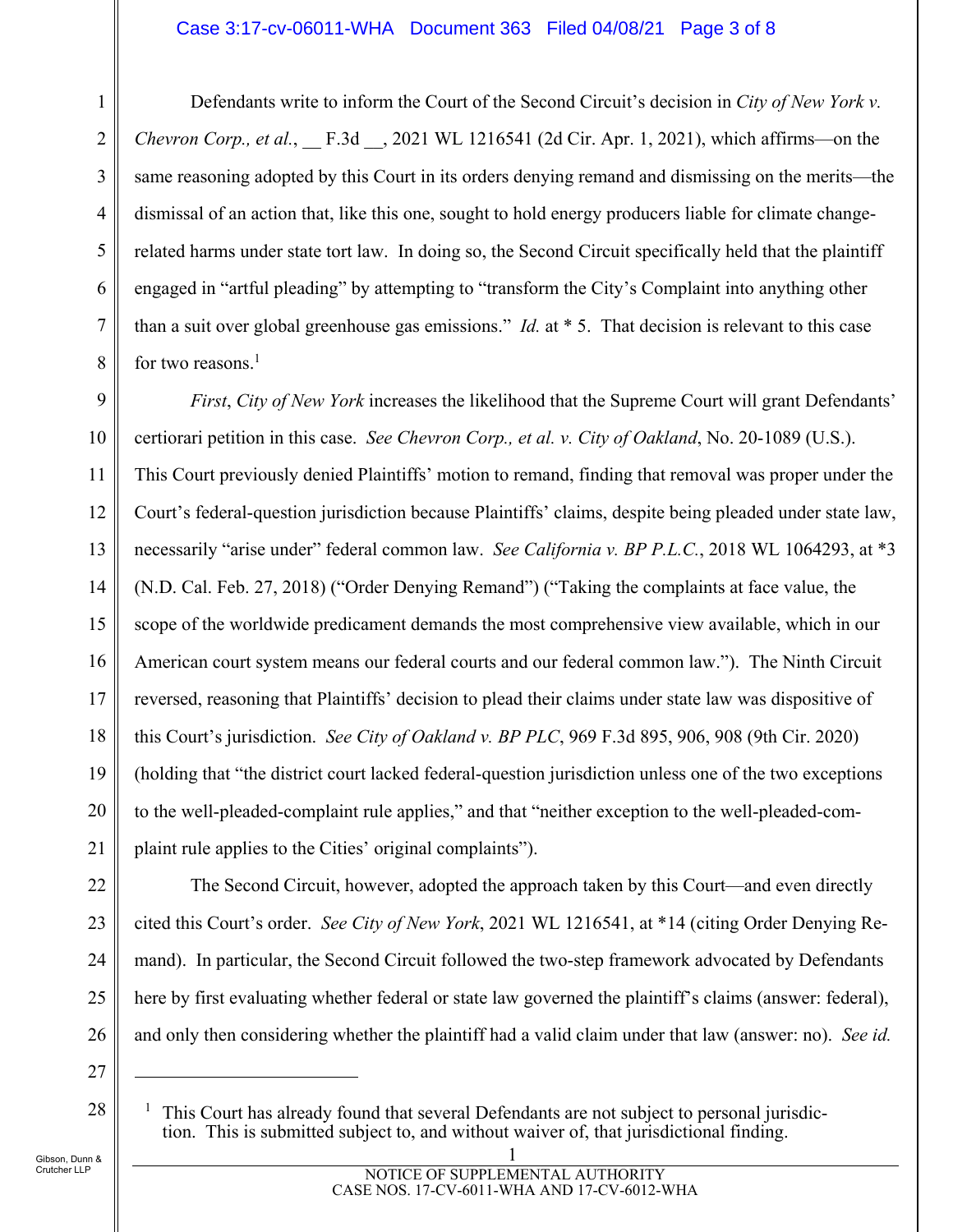#### Case 3:17-cv-06011-WHA Document 363 Filed 04/08/21 Page 4 of 8

1 2 3 4 5 6 7 8 9 10 11 12 at \*5–12. Like this Court, the Second Circuit held that "[g]lobal warming presents a uniquely international problem of national concern [and] is therefore not well-suited to the application of state law," *id.* at \*6, and as a result, claims seeking damages for the alleged impacts of global climate change "must be brought under federal common law," *id.* at \* 9. And also like this Court, but unlike the Ninth Circuit, the Second Circuit expressly rejected the plaintiff's effort to disguise "those federal claims" as state-law claims. *Id.*; *see also id.* at \*5 ("Artful pleading cannot transform the City's complaint into anything other than a suit over global greenhouse gas emissions."). To be sure, because the plaintiff in *City of New York* filed its complaint in federal court, that case did not present the same removal question at issue here. *See id.* at \*8. But the Second Circuit's rationale in disposing of the plaintiff's claims *on the merits* on the ground that they necessarily arise under federal law clearly supports this Court's previous ruling on removal—and the Supreme Court will consider whether to review the Ninth Circuit's reversal of that ruling by the end of June.

*Second*, *City of New York* supports Defendants' argument that federal jurisdiction exists under the federal officer removal statute, the Outer Continental Shelf Lands Act, and federal enclave jurisdiction. In opposing removal on these grounds, Plaintiffs now try to recast their claims as going only to Defendants' *marketing* of fossil-fuel products, rather than the production, sale, and combustion of those products. In particular, they contend that removal is improper because Defendants did not engage in any marketing under the direction or control of federal officers, see Dkt. 342 at 12,<sup>2</sup> nor did they engage in marketing on the Outer Continental Shelf or federal enclaves, *see id.* at 13, 20.

But as the Second Circuit explained, "emissions [are] the singular source of the City's harm," and "'[g]reenhouse gases once emitted become well mixed in the atmosphere,'" at which point they "'cannot be traced back to their source.'" *City of New York*, 2021 WL 1216541, at \*5–6. As a result, the Second Circuit held that the plaintiff's claims were inseparable from activities occurring worldwide: "In other words, the City requests damages for the cumulative impact of conduct occurring simultaneously across just about every jurisdiction on the planet." *Id.* at \*6. Although the plaintiff in *City of New York*, like Plaintiffs here, attempted to evade dismissal by focusing on a different "link in

27

 $\overline{a}$ 

28

13

14

15

16

17

18

19

20

21

22

23

24

25

26

<sup>2</sup> All docket references are to *City of Oakland v. BP P.L.C.*, No. 3:17-cv-0611-WHA (N.D. Cal.).

2

Gibson, Dunn & Crutcher LLP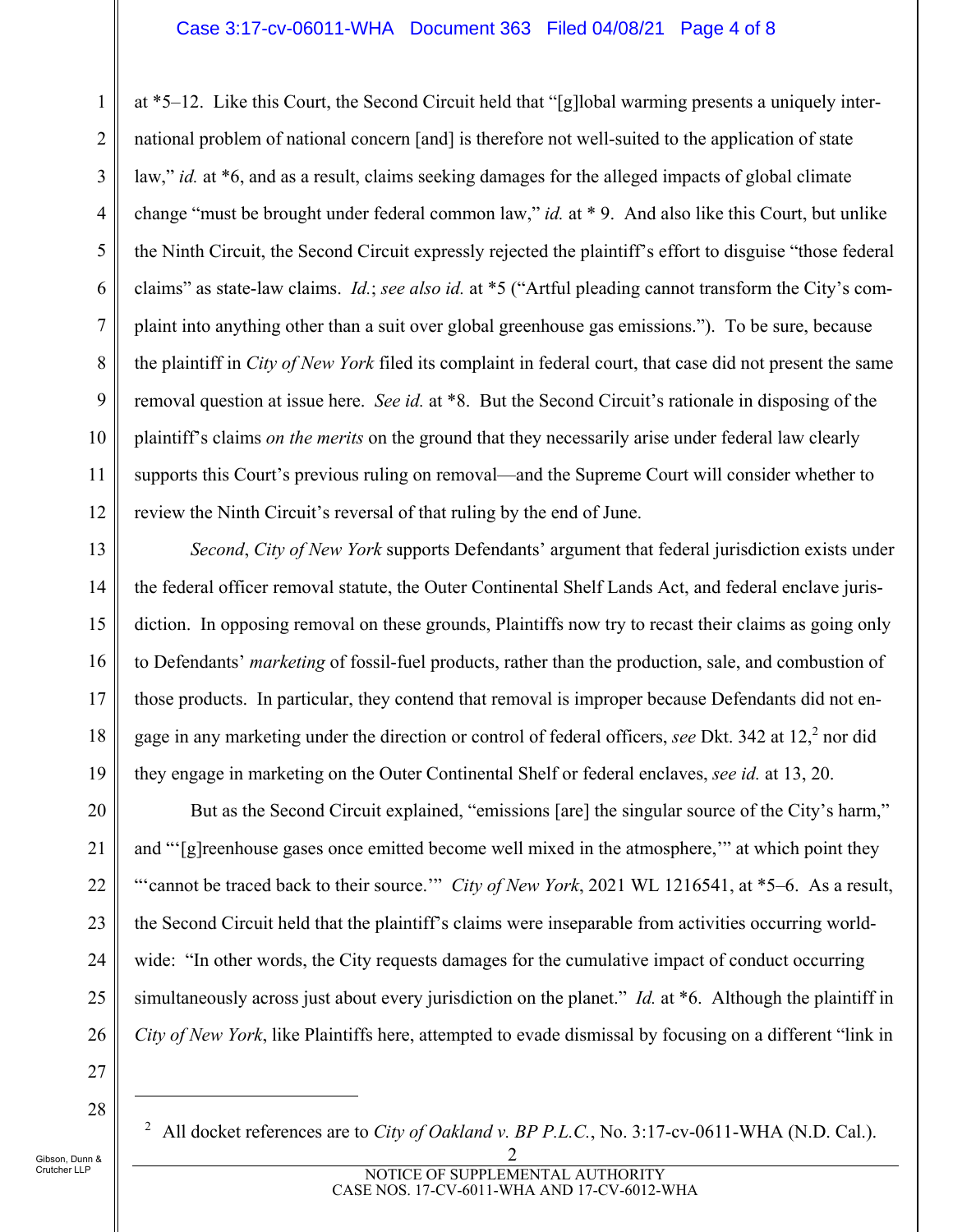'the causal chain' of the City's damages," *id.* at \*5, the Second Circuit squarely rejected this as "[a]rtful pleading," *id.* at \*5; *see also id.* at \*11 ("[T]he City's focus on this 'earlier moment' in the global warming lifecycle is merely artful pleading and does not change the substance of its claims.").

Moreover, claims like these will necessarily impact the worldwide production of fossil fuels. As the Second Circuit explained, "while the City is not expressly seeking to impose a standard of care or emission restrictions on the Producers, the goal of its lawsuit is perhaps even more ambitious: to effectively impose strict liability for the damages caused by fossil fuel emissions no matter where in the world those emissions were released (or who released them)." *Id.* at \*7. This necessarily includes, among other things, the production of fossil fuels from the Outer Continental Shelf and under the direction, supervision, and control of federal officers—and, as *City of New York* confirms, necessarily "threatens to impair the total recovery of the federally-owned minerals" on the Outer Continental Shelf. Dkt. 349 at 7 (quoting *EP Operating Ltd. v. Placid Oil Co.*, 26 F.3d 563, 570 (5th Cir. 1994)). After all, "[i]f the Producers want to avoid all liability, then their only solution would be to cease global production altogether." *City of New York*, 2021 WL 1216541, at \*7.

Because Plaintiffs' claims incontrovertibly involve the production, sale, and combustion of fossil fuels—which occurred under the direction, supervision, and control of federal officers, and which occurred on the Outer Continental Shelf and federal enclaves—Plaintiffs' renewed motion to remand should be denied.

Gibson, Dunn & Crutcher LLP

Respectfully submitted,

| 21   | Dated: April 8, 2021 | By: <u>/s/ Theodore J. Boutrous, Jr.</u>                                        |
|------|----------------------|---------------------------------------------------------------------------------|
| 22   |                      | Theodore J. Boutrous, Jr.<br>GIBSON, DUNN & CRUTCHER LLP                        |
| 23   |                      | 333 South Grand Avenue<br>Los Angeles, CA 90071-3197                            |
| 24   |                      | Telephone: (213) 229-7000<br>Email: tboutrous@gibsondunn.com                    |
| 25   |                      |                                                                                 |
| 26   |                      | Andrea E. Neuman<br>William E. Thomson                                          |
| 27   |                      | GIBSON, DUNN & CRUTCHER LLP<br>333 South Grand Avenue                           |
| 28   |                      | Los Angeles, CA 90071<br>Telephone: (213) 229-7000                              |
| ነከ & |                      | 3                                                                               |
|      |                      | NOTICE OF SUPPLEMENTAL AUTHORITY<br>CASE NOS. 17-CV-6011-WHA AND 17-CV-6012-WHA |

14

15

16

17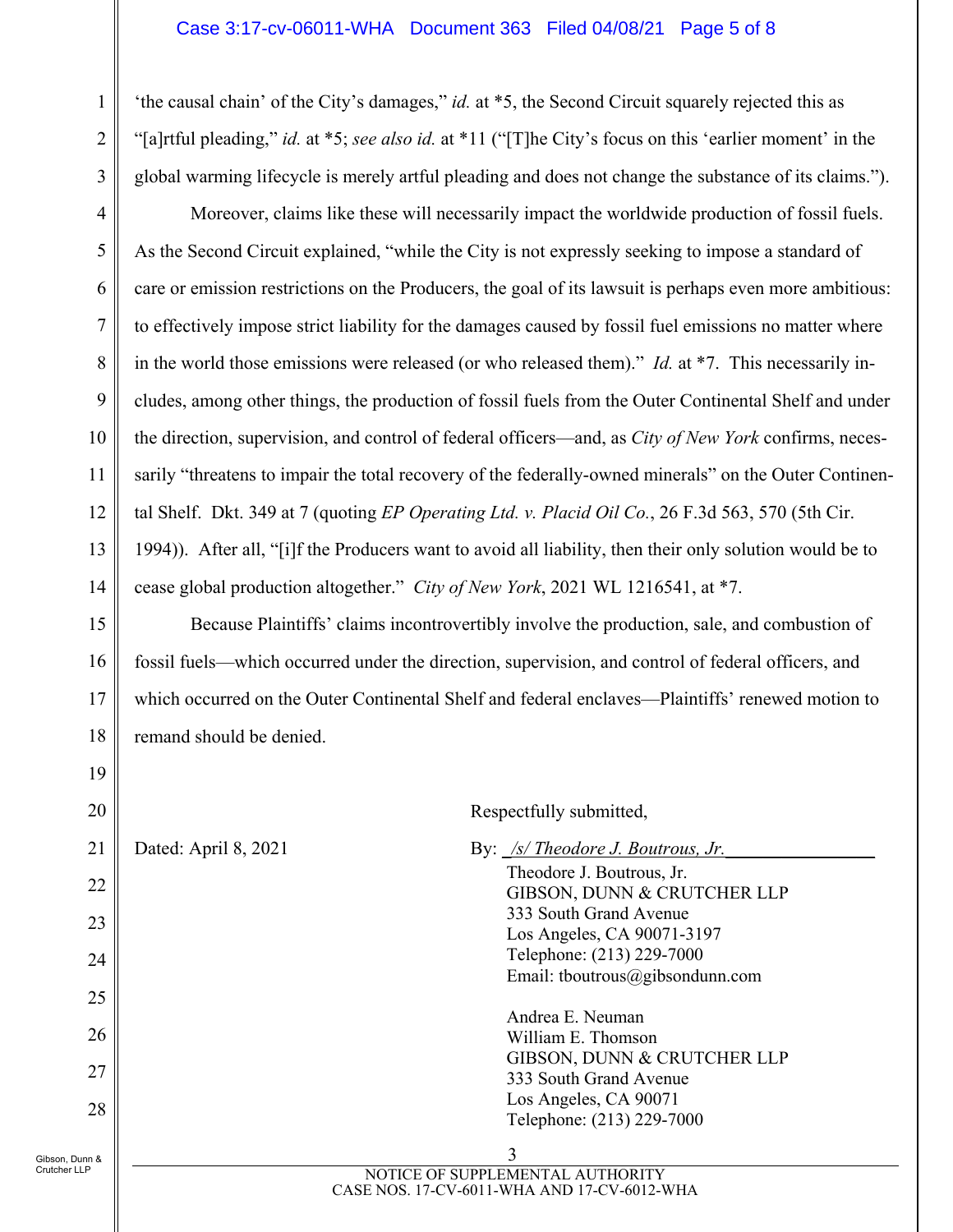|                                |                                                    | Facsimile: (213) 229-7520<br>Email: aneuman@gibsondunn.com                      |
|--------------------------------|----------------------------------------------------|---------------------------------------------------------------------------------|
| $\overline{2}$                 |                                                    | Email: wthomson@gibsondunn.com                                                  |
| 3<br>4                         |                                                    | Joshua D. Dick<br>GIBSON, DUNN & CRUTCHER LLP<br>555 Mission Street, Suite 3000 |
| 5                              |                                                    | San Francisco, CA 94105-0921<br>Telephone: 415.393.8331                         |
| 6                              |                                                    | Facsimile: 415.374.8451<br>Email: jdick@gibsondunn.com                          |
| $\overline{7}$                 |                                                    | Joshua S. Lipshutz                                                              |
| 8                              |                                                    | GIBSON, DUNN & CRUTCHER LLP<br>1050 Connecticut Avenue, N.W.                    |
| 9                              |                                                    | Washington, DC 20036-5306<br>Telephone: (202) 955-8500                          |
| 10                             |                                                    | Email: jlipshutz@gibsondunn.com                                                 |
| 11                             |                                                    | Neal S. Manne (pro hac vice)                                                    |
| 12                             |                                                    | Johnny W. Carter (pro hac vice)<br>Erica Harris (pro hac vice)                  |
| 13                             |                                                    | Steven Shepard (pro hac vice)                                                   |
| 14                             |                                                    | <b>SUSMAN GODFREY LLP</b><br>1000 Louisiana, Suite 5100                         |
| 15                             |                                                    | Houston, TX 77002<br>Telephone: (713) 651-9366                                  |
| 16                             |                                                    | Facsimile: (713) 654-6666                                                       |
|                                |                                                    | Email: nmanne@susmangodfrey.com<br>Email: jcarter@susmangodfrey.com             |
| 17                             |                                                    | Email: eharris@susmangodfrey.com                                                |
| 18                             |                                                    | Email: shepard@susmangodfrey.com<br>Herbert J. Stern (pro hac vice)             |
| 19                             |                                                    | Joel M. Silverstein (pro hac vice) STERN &                                      |
| 20                             |                                                    | KILCULLEN, LLC                                                                  |
| 21                             |                                                    | 325 Columbia Turnpike, Suite 110<br>Florham Park, NJ 07932-0992                 |
| 22                             |                                                    | Telephone: (973) 535-1900<br>Facsimile: (973) 535-9664                          |
| 23                             |                                                    | Email: hstern@sgklaw.com                                                        |
| 24                             |                                                    | Email: jsilverstein@sgklaw.com                                                  |
| 25                             |                                                    | Attorneys for Defendant CHEVRON CORPO-<br><b>RATION</b>                         |
| 26                             |                                                    |                                                                                 |
| 27                             | By: **/s/ Jonathan W. Hughes<br>Jonathan W. Hughes | By: **/s/ Megan R. Nishikawa<br>Megan R. Nishikawa (SBN 271670)                 |
|                                | ARNOLD & PORTER KAYE SCHOLER                       | KING & SPALDING LLP                                                             |
| 28                             | <b>LLP</b>                                         | 50 California Street, Suite 3300                                                |
| Gibson, Dunn &<br>Crutcher LLP |                                                    | MOTICE OF SUIDDI EMENTAL AUTHODITY                                              |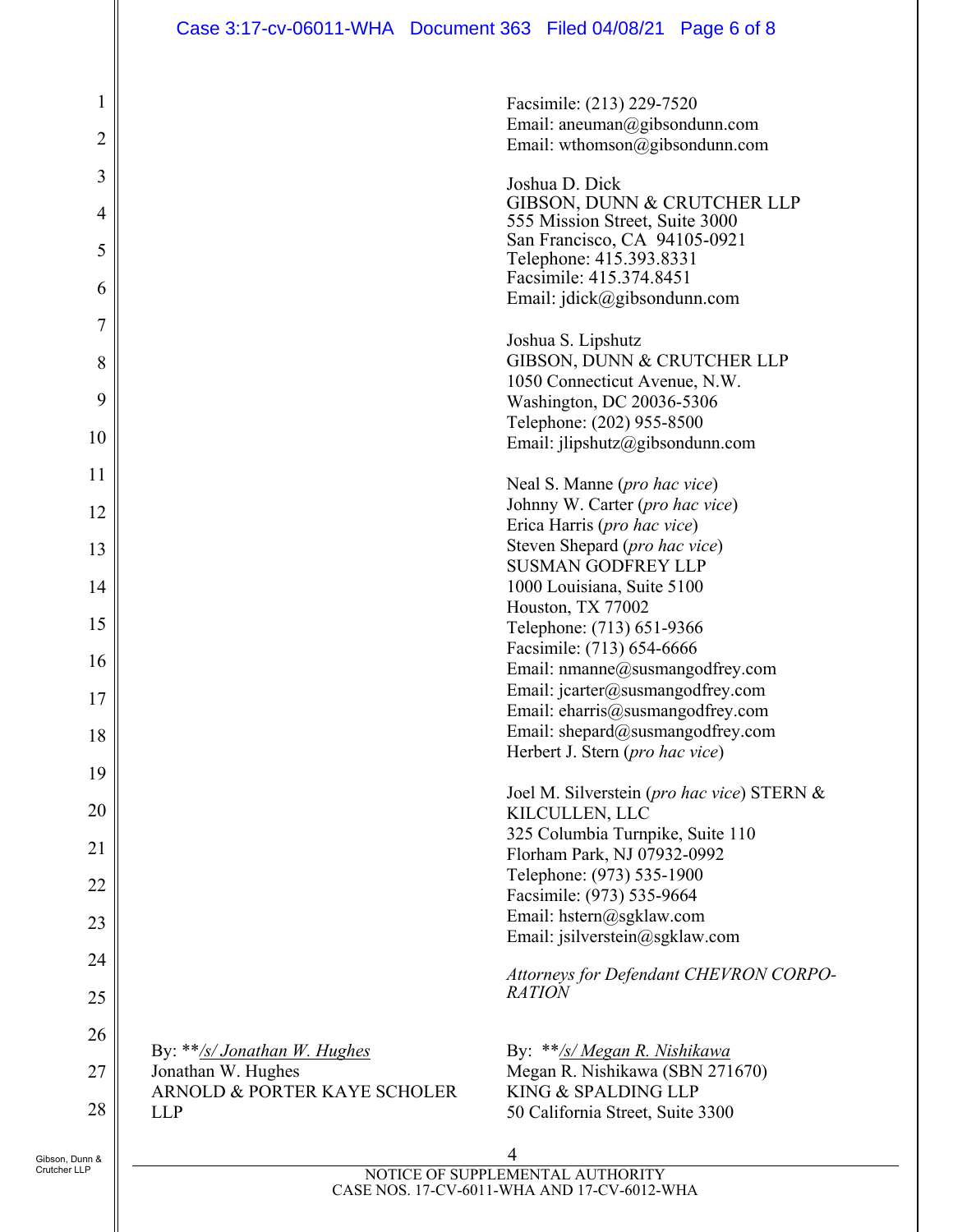#### Case 3:17-cv-06011-WHA Document 363 Filed 04/08/21 Page 7 of 8

| 1              | Three Embarcadero Center, 10th Floor                              |
|----------------|-------------------------------------------------------------------|
| $\overline{c}$ | San Francisco, California 94111-4024<br>Telephone: (415) 471-3100 |
|                | Facsimile: (415) 471-3400                                         |
| 3              | Email: jonathan.hughes@apks.com                                   |
| $\overline{4}$ | Matthew T. Heartney                                               |
| 5              | John D. Lombardo                                                  |
| 6              | ARNOLD & PORTER KAYE SCHOLER<br><b>LLP</b>                        |
|                | 777 South Figueroa Street, 44th Floor                             |
| $\overline{7}$ | Los Angeles, California 90017-5844                                |
| 8              | Telephone: (213) 243-4000<br>Facsimile: (213) 243-4199            |
| 9              | E-mail: matthew.heartney@apks.com                                 |
|                | E-mail: john.lombardo@apks.com                                    |
| 10             | Nancy Milburn                                                     |
| 11             | ARNOLD & PORTER KAYE SCHOLER                                      |
| 12             | LLP<br>250 West 55th Street                                       |
|                | New York, NY 10019-9710                                           |
| 13             | Telephone: (212) 836-8383                                         |
| 14             | Facsimile: (212) 715-1399<br>Email: nancy.milburn@apks.com        |
| 15             | Attorneys for Defendant BP P.L.C.                                 |
| 16             | By: **/s/ Dawn Sestito                                            |
| 17             | M. Randall Oppenheimer<br>Dawn Sestito                            |
|                | O'MELVENY & MYERS LLP                                             |
| 18             | 400 South Hope Street<br>Los Angeles, California 90071-2899       |
| 19             | Telephone: (213) 430-6000                                         |
| 20             | Facsimile: (213) 430-6407                                         |
| 21             | Email: roppenheimer@omm.com<br>Email: dsestito@omm.com            |
|                |                                                                   |
| 22             | Theodore V. Wells, Jr.<br>Daniel J. Toal                          |
| 23             | PAUL, WEISS, RIFKIND, WHARTON &                                   |
| 24             | <b>GARRISON LLP</b>                                               |
|                | 1285 Avenue of the Americas<br>New York, New York 10019-6064      |
| 25             | Telephone: (212) 373-3000                                         |
| 26             | Facsimile: (212) 757-3990                                         |
| 27             | Email: twells@paulweiss.com<br>Email: dtoal@paulweiss.com         |
|                |                                                                   |
| 28             |                                                                   |

San Francisco, CA 94111 Telephone: (415) 318-1200 Facsimile: (415) 318-1300 Email: mnishikawa@kslaw.com

Sean C. Grimsley (SBN 216741) Jameson R. Jones (pro hac vice) Daniel R. Brody (pro hac vice) BARTLIT BECK LLP 1801 Wewatta Street, Suite 1200 Denver, CO 80202 Telephone: (303) 592-3100 Facsimile: (303) 592-3140 Email: sean.grimsley@bartlitbeck.com Email: jameson.jones@bartlitbeck.com Email: dan.brody@bartlitbeck.com

*Attorneys for Defendant CONOCOPHILLIPS* 

### By:\*\**/s/ Gary T. Lafayette* Gary T. Lafayette (SBN 88666) LAFAYETTE KUMAGAI LLP 1300 Clay Street, Suite 810 Oakland, California 94612 Telephone: (415) 357-3600 Facsimile: (415) 357-4605 Email: glafayette@lkclaw.com

David C. Frederick (pro hac vice) Daniel S. Severson (pro hac vice) KELLOGG, HANSEN, TODD, FIGEL & FREDERICK, P.L.L.C. 1615 M Street, N.W., Suite 400 Washington, D.C. 20036 Telephone: (202) 326-7900 Facsimile: (202) 326-7999 Email: frederick@kellogghansen.com Email: dseverson@kellogghansen.com *Attorneys for Defendant ROYAL DUTCH SHELL PLC*